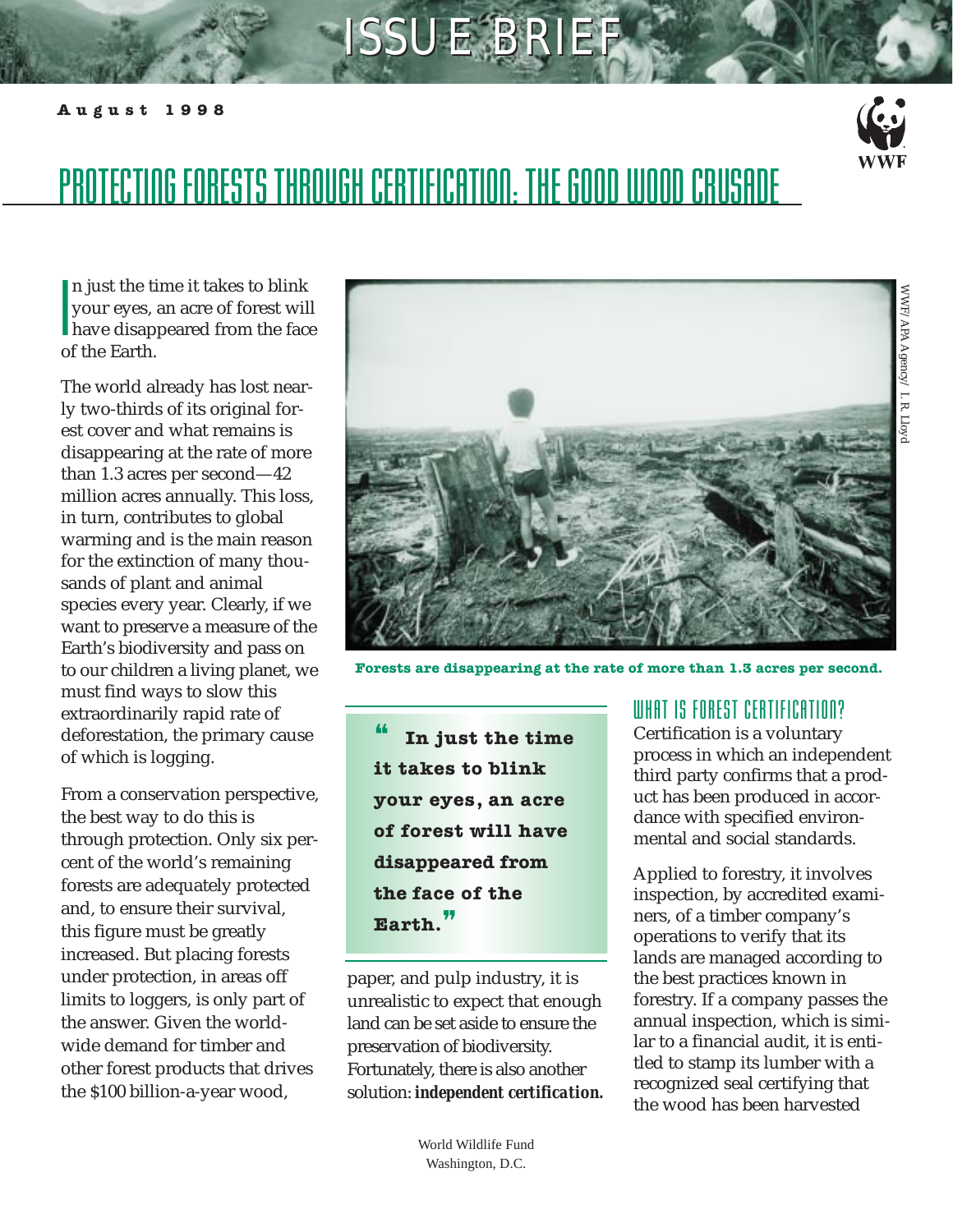

**The primary cause of deforestation is logging.**

from a well-managed forest. Certification is thus a tool to encourage responsible forestry through market demand by offering consumers the option of purchasing products made from responsibly harvested wood. Its promise lies in its potential to bridge the deep divisions that have always characterized the forestry debate by uniting conservation groups, timber companies, governments, and local communities behind the drive for responsible forest management.

## HOW CERTIFICATION WORKS

Certification involves a commitment by a timber company to manage its properties in ways that are environmentally and socially responsible, according to internationally accepted principles such as those set forth by the **Forest Stewardship Counci**l, a nonprofit, independent, nongovernmental organization whose members include professional foresters, conservation groups, community leaders, and

representatives of the timber industry itself.

Founded in 1993 in Toronto and now headquartered in Oaxaca, Mexico, the FSC has been mandated by its more than 200 members to develop an internationally recognized system for responsible management of the world's forests. Representing key forest sector stakeholders in more than 40 countries, the FSC does not perform certification itself, but accredits entities that do offer such services to the timber industry.

The actual standards a timber company must meet to qualify for certification are developed on a regional basis, through a participatory process involving local stakeholders, and thus may vary slightly from country to country—or even from forest to forest. But they all must meet the FSC's 10 General Principles for responsible forest management. These guidelines include conservation of the biological diversity and ecological integrity of

forests, protection of endangered species, and respect for the rights of indigenous peoples, among other considerations.

In determining whether a forest is well managed, questions that a certifier would seek to answer would include the following:

- Is the integrity of the ecosystem being maintained?
- Are the forest products being harvested at a rate that does not exceed the levels at which they can be permanently sustained?
- Are threatened species and their habitats protected?
- Are chemicals and their wastes being disposed of offsite in an environmentally appropriate manner?
- Are all applicable laws regarding the health and safety of employees and their families being obeyed?
- Are the rights and resources of people indigenous to the harvested area being respected?

When buying a wood product stamped with the FSC logo, consumers have the assurance of knowing that the answer to these questions is yes.

Originally promoted by environmentalists and foresters concerned about conservation, certification is beginning to attract the attention and support of governments and the forest product industry. Producers in countries like Sweden, Finland, Bolivia, Indonesia, Malaysia, and the United States are now planning or participating in certification schemes.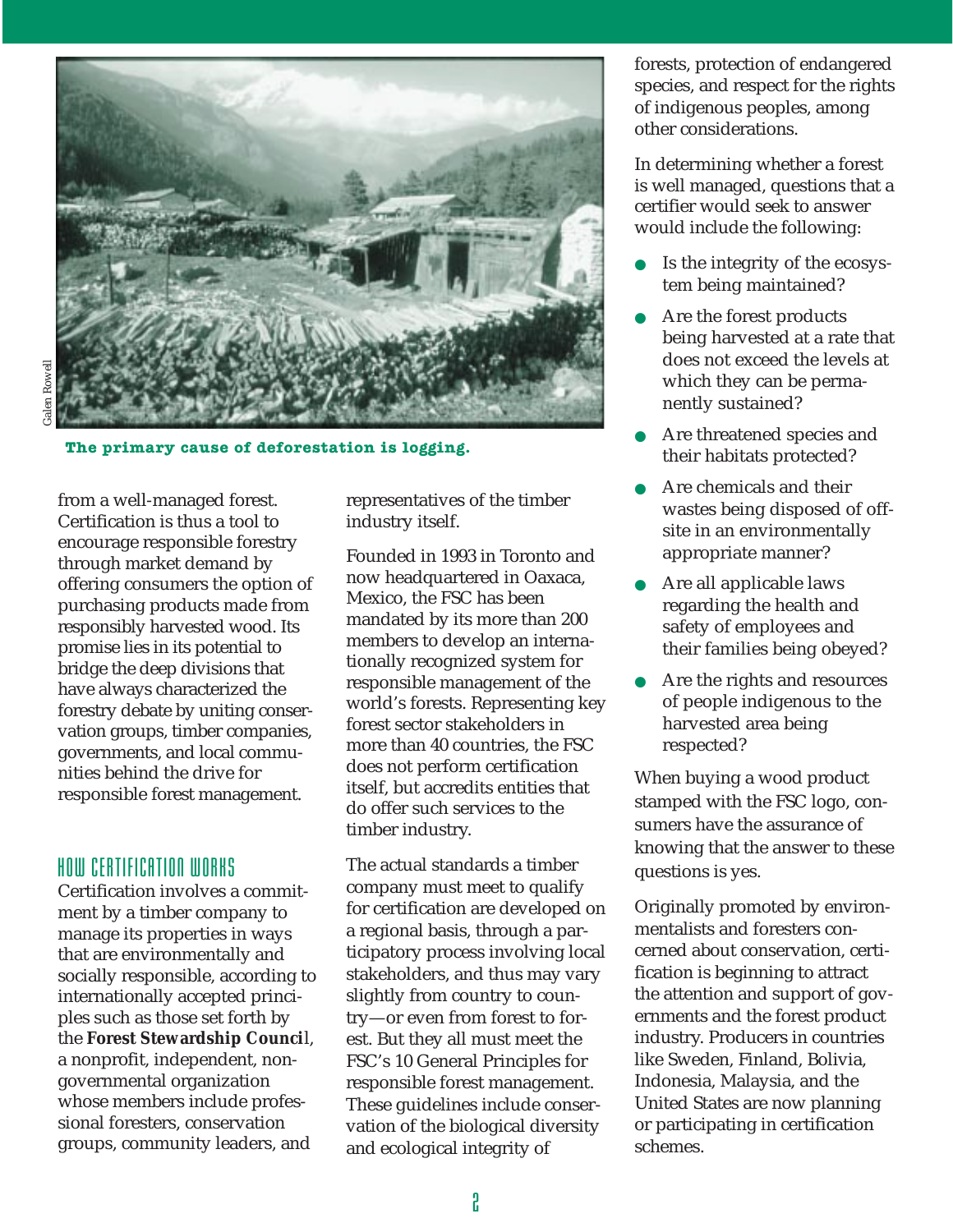

**This area has been selectively logged four times.**

In the United States, the first timber company to embrace certification was **Collins Pine** of Portland, Oregon, which received certification for 93,000 acres of land in Chester, California, in 1993 (see page 4). Since then, Collins has gone on to win certification for an additional 200,000 acres of forest, including those of its subsidiary **Kane Hardwood**, in Pennsylvania, Oregon, and California. Other major U.S. suppliers of certified wood include **Seven Islands Land Company** of Bangor, Maine, **Menominee Tribal Enterprises** of Keshena, Wisconsin, **Keweenaw Land Association** of Ironwood, Michigan, the **Hardwood MacKenzie Company** of California, **Red Hills Lumber** of Thomasville, Georgia, and **Two Trees Forestry** of Coopersville, Maine.

To date, nearly 25 million acres of forest worldwide have been certified according to FSC standards, including 3.5 million acres in the United States.

Two FSC-accredited organizations currently offer certification services in the United States: **The Rain Forest Alliance Smart Wood Program** and **Scientific Certification System's Forest Conservation Program.**

Both organizations offer two types of certification: Forest management and chain-of-custody. The former applies to harvested wood and has to do with responsible forestry practices. The latter extends the certification process from the forest through the mill and all the way to the retail outlet where a finished wood product, such as a piece of furniture or window molding, is sold. Companies that do not have forest holdings, but that manufacture goods made from wood harvested from certified forests, can apply for this second (and simpler) type of certification, which entitles them to put an FSC stamp on their finished products.

## BUYERS' GROUPS: THE MARKET FOR GOOD WOOD

Although demand for certified wood is growing, it still represents only a very small share of the market. In part, this reflects the classic chicken-and-egg dilemma confronting most new ideas in the marketplace. Because the concept is relatively new and supply is still limited, consumers lack the awareness to ask for certified wood. Absent greater demand, timber companies and retailers see little commercial incentive for supplying it.

In an effort to jump-start demand, conservationists, professional foresters, and environmentally conscious suppliers and retailers have joined forces in a number of countries to create buyers' groups to push for the supply of more certified wood.

Buyers' groups now exist in Australia, Austria, Belgium, Denmark, France, Germany, Great Britain, Greece, Ireland, Japan, the Netherlands, Spain, Sweden, Switzerland, and the United States. The British buyers' group now comprises more than 70 companies, including some of the largest retailers in England, who have committed to buying all of their wood products from certified sources by the year 2000. In North America, the **Certified Forest Products Council** was established as a nonprofit, independent buyers' group in April 1997. One year later, it already has 150 members that include Colonial Crafts, Donghia Furniture, EcoTimber, Habitat for Humanity, the Loft Bed Store, and the Turner Construction Corporation.

Continued on page 5.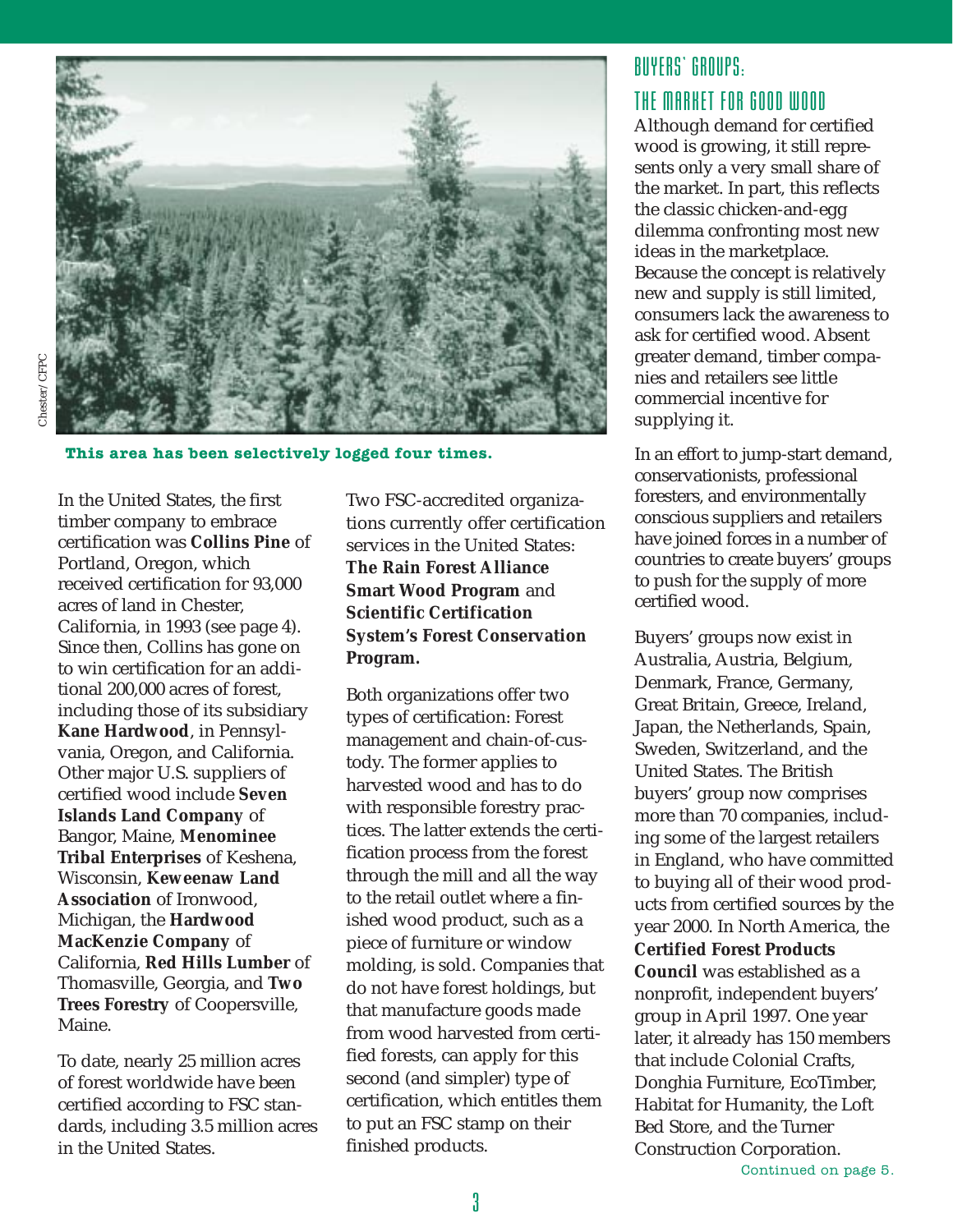

**James E. Quinn, President and CEO of Collins Pine Company**

THERE WAS A TIME in the timber industry when Jim Quinn was almost as rare a bird as the spotted owl. President and CEO of the Collins Pine Company of Portland, Oregon, Quinn was among the first in the industry to embrace forest certification. In 1993, Collins became the first timber company to be certified in the United States. Five years and many profitable contracts later, all of Collins' 300,000 acres have been certified according to FSC standards and Quinn has been named "Man of the Year," by Timber Processing, a leading industry trade magazine, which praised his "vision...of true forestland sustainability."

## An interview with Quinn follows.

**Q.** You have been hailed by *Timber Processing* as something of a visionary which is another way of saying that you're one of the very few industry executives who supports

certification. Why is the industry so reluctant to follow your lead?

**A.** I think there is still a certain amount of apprehension among corporate landowners and managers about what certification is. It's a concern about potential loss of control, of having somebody else having a say over what you're doing.

**Q.** Is that concern justified?

- **A.** Not in our experience. We have just as much control over how we manage our properties as we've always had. We have not compromised that in the least. We did have to make some adjustments in forest management that increased costs slightly. But these have been offset by benefits. Overall, we have not found certification to be onerous.
- **Q.** What have been the benefits and how have they stacked up against the costs?
- **A.** The bottom line is that certification has been profitable for us in a couple of ways. We've been able to improve our product and our management practices.... And as to cost, I'm not sure that certification really increases it in the long run because what we spend on certification other companies spend on advertising and political contributions aimed at creating a favorable image. We get the favorable image, and a lot

of good publicity, for free. And it has even greater credibility because it's not our advertising.

- **Q.** How do your employees feel about certification?
- **A.** It's hard to quantify, but it's had a very positive impact on morale. There is a sense of pride and comfort that people take, which is particularly important at a time when a negative image has been created around people who work in forests. Certification has helped all our employees tell their story and say that what they're doing is honorable and creative. We find it also helps with our recruiting, because we have a story that people want to be part of.
- **Q.** When and why did you decide to seek certification?
- **A.** We started with 93,000 acres in Chester, California, in 1993. We already had an environmental focus and thought we were doing a pretty good job with forest management. We saw the certification movement, which originally focused on tropical forests, as a marketing opportunity. Since then, we have expanded on it because we found that certification actually helped us to improve our management practices. All our property is now fully certified. It's just like an audit, although it costs us less to "audit" our property and management practices than it does to audit our books.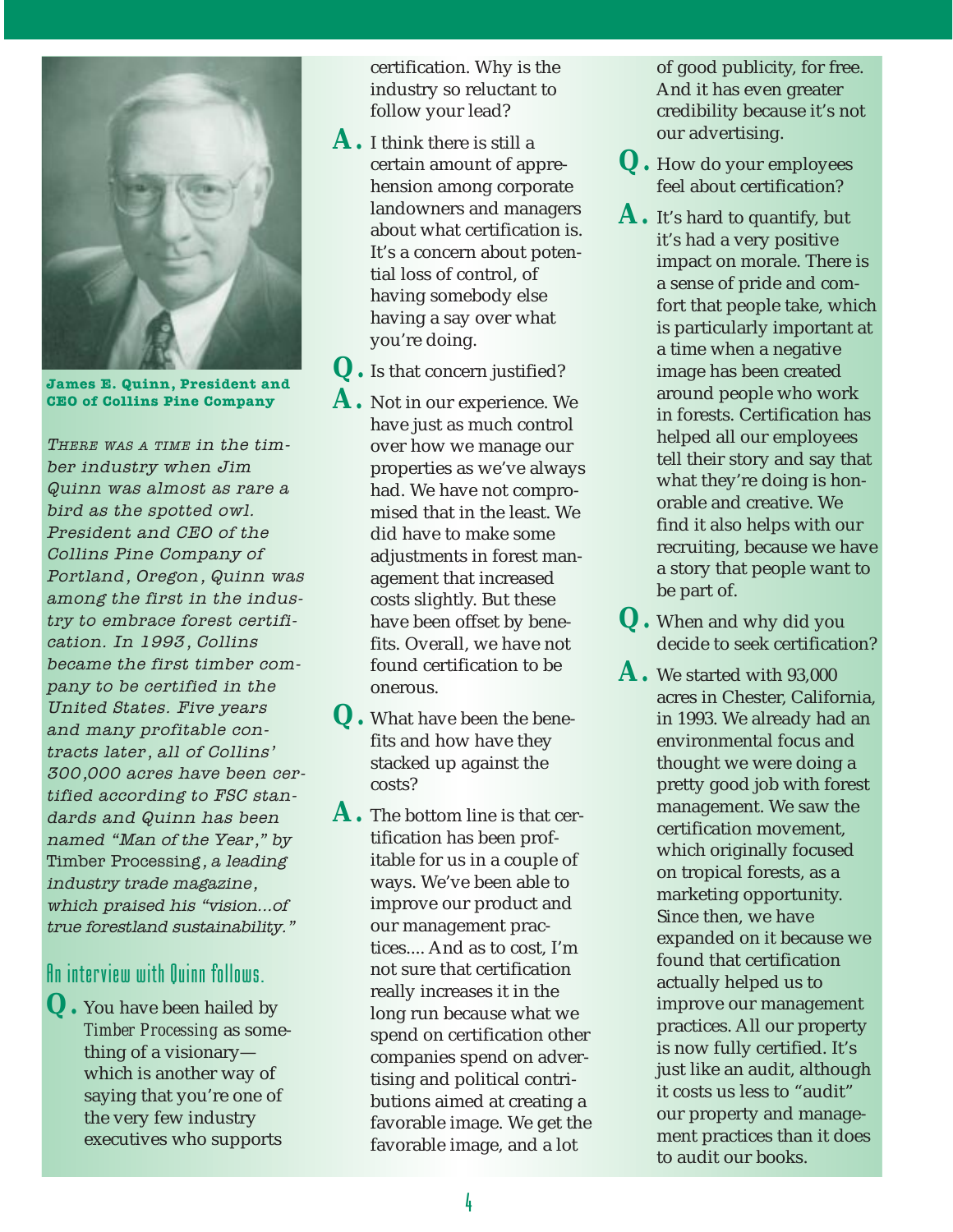#### Continued from page 3.

Other companies using certified wood include States Industries, a major manufacturer of panel products; Gibson Musical Instruments, whose "Les Paul Standard" line of guitars is made entirely from certified wood; and Boden Store Fixtures, which produces display fixtures made from certified wood and recycled materials.

## MISCONCEPTIONS ABOUT CERTIFICATION

While certification can be an effective means of encouraging the development of more responsible forest management practices, the concept is not without its detractors, who include critics from both the environmental community and the timber industry.

Some environmentalists, who believe there should be no logging at all, see certification as a way of "green washing" the timber industry. They fear the eco-labeling concept on which certification is based will be used to undermine opposition to logging in areas where they think it should be banned altogether.

Much of the timber industry, for its part, remains highly suspicious of—and, in some quarters, downright hostile toward—independent certification.

To timber companies that practice wholesale clear-cutting and treat their forests more like spoils than living systems, certification appears threatening because it would entail significant changes in current management practices. Even companies that acknowledge the benefits of sustainable forestry may view certification with suspicion or resentment because they fear it represents an attempt by outsiders to question their practices and regulate their industry.

In the view of WWF (and many other conservation groups), the fears on both sides are unjustified.

Like it or not, environmentalists must realize that the current and rising—demand for wood and wood products makes it utopian in the extreme to believe that enough forests can be placed in protected area status to ensure the preservation of the Earth's biodiversity. No more than six percent of the world's remaining forest cover is currently protected —much of it ineffectually. Expanding those protected areas and creating new ones is essential—but not enough in and of itself. Certification is not a panacea for the problem of deforestation, or a replacement for the creation of more protected areas. But it is a way of keeping the areas we do set aside as protected from ending up as lonely islands in a vast, flat sea of degraded lands. The choice is not between protection and certification. The choice is between protection reinforced by responsible forestry practices on the one hand, and unsustainable, unregulated logging on the other.

The timber industry, meanwhile, needs to understand what a growing number of its members already have begun to realize: The long-term benefits of certified and sustainable forestry far outweigh the immediate costs. This is as true from a business

perspective as it is from an ecological one. As a recent study by the MacArthur Foundation pointed out, the cost of producing forest products is going to rise over the next two decades, with or without sustainable management. It will rise much more sharply without it, however. This is because over the long run the only alternative to voluntary certification is more government regulation—at the country, state, and province level—which ultimately will drive costs even higher.

The immediate costs of certification are not nearly as great as some in the industry seem to fear and they can be largely offset by other benefits.





**Shown here are two kinds of certified wood products.**

C F Martin